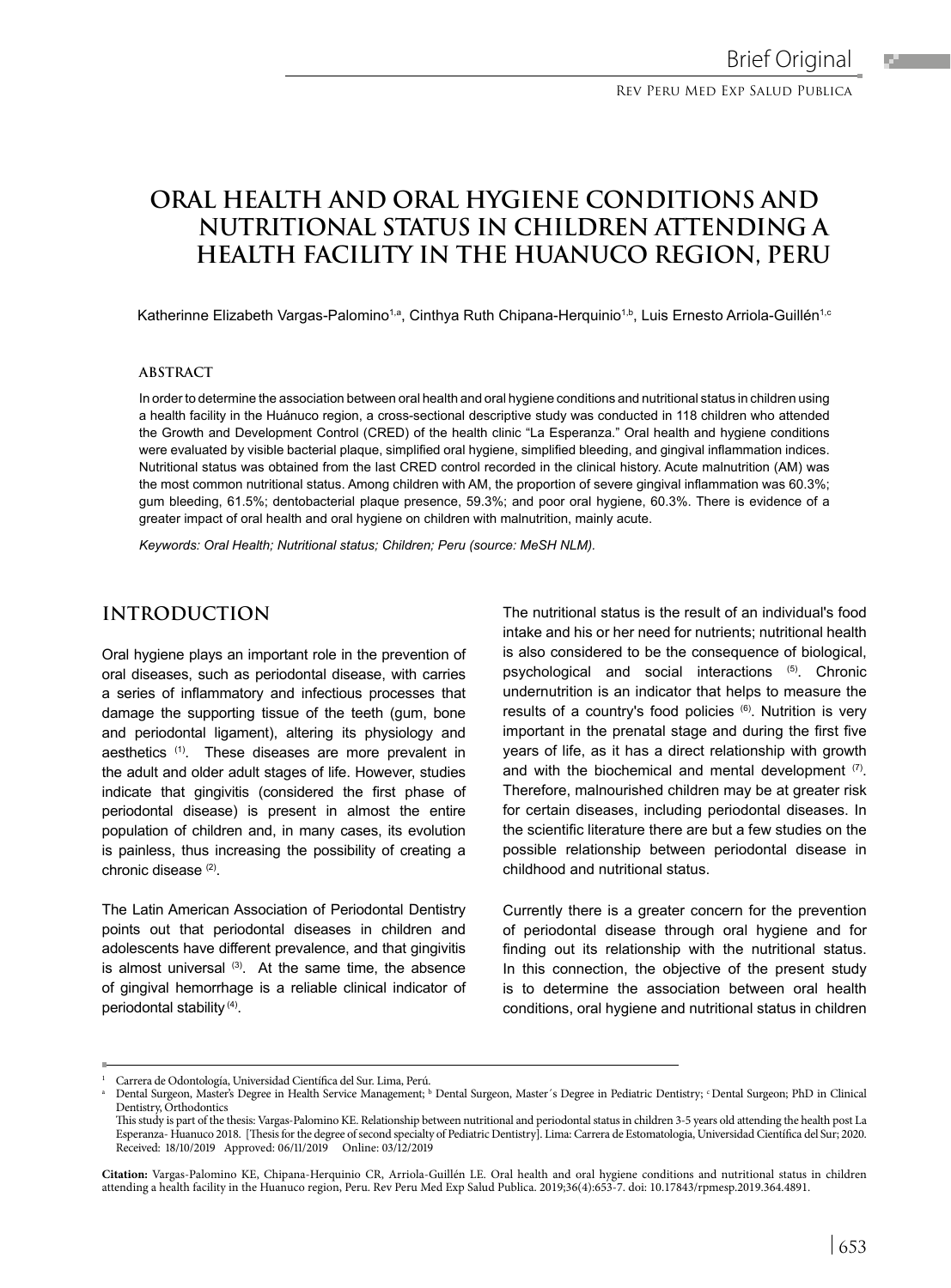between the ages of three and five years who went to a **health facility in the Huánuco region during** 2018.

# **THE STUDY**

### *DESIGN AND POPULATION*

A cross-sectional descriptive study was conducted in the Huánuco region of Peru. According to the National Institute of Statistics and Computer Science, chronic malnutrition among children under five increased in ten regions of Peru, including Huanuco (2.8%) (5).

The study population was comprised of children between the ages of three and five years who had been cared at the level 1-2 in the «La Esperanza» Health Post, of the Ministry of Health, located in the district of Amarilis, province and region of Huanuco. This facility is located in an area of quintile 1 (population in extreme poverty).

The sample consisted of 118 children who came to the facility between October and November 2018 for their growth and development (GROD) check-up. The selection was made using an incidental non-probabilistic sampling. We excluded children with diabetes mellitus; respiratory, renal, metabolic and viral diseases; cardiac anomalies and/or under medical treatment, mental alterations (schizophrenia, mental retardation, Down's syndrome, or autism), with dental crowding, lack of primary spaces and/or with orthodontic appliances, with overflowing and filtering dental restorations in faces with no primary teeth.

### *VARIABLES*

The dependent variables were the oral health and oral hygiene conditions that were determined through the visible bacterial plaque index (Silness and modified Löe), the simplified oral hygiene index (S-OHI), the simplified hemorrhage index (S-HI) and the gingival inflammation index (GII).

The independent variable was the nutritional status (overweight, acute malnutrition, chronic malnutrition and normal nutrition). To determine the nutritional status of the child, the latest GROD check-up that appeared in the clinical history was checked. In addition, two more variables: age (in years) and sex (male or female) were collected (10-15).

### *PROCEDURES*

In the intraoral clinical examination, the examiner guaranteed the reliability and validity of the

*Research Motivation.* There are not many studies in the scientific literature that establish a connection between nutritional status and oral health conditions in children.

*Main Findings.* Children with acute malnutrition are more affected in terms of oral health and oral hygiene. On average, six out of ten children have severe gum inflammation, bleeding gums, plaque, and poor oral hygiene.

*Implications.*This study will contribute to the improvement of oral health programs by deepening the knowledge of professionals so they can educate parents about the importance of oral hygiene in their children.

measurements, based on the criteria recommended by the World Health Organization (WHO). The main investigator (a female dental surgeon) was trained by an expert periodontist on the diagnosis of the periodontal state and on the handling of the measuring instrument. The Cohen´s kappa inter and intraexaminer coefficient was 0.7 for each index.

In each patient, the examiner used a pair of disposable latex gloves, disposable mask, protective glasses, two intraoral mirrors No. 5 and one periodontal probe, WHO type (which is characterized by being lightweight, with a spherical tip of 0.5 mm, with a black band of 2 mm located between 3.5 and 5.5 mm, and rings located at 8.5 and 11.5 mm from the spherical tip). The instruments were sterile at the time of exploration. The dental examination was initiated with the patient positioned in the dental unit under direct light.

With the Simplified Oral Hygiene Index (S-OHI) two risk factors were evaluated: dentobacterial plaque and supragingival calculus on six tooth surfaces: 55, 51, 65, 75, 71 and 85. We used the WHO probe by sliding it over the surface, from mesial to distal of the indicator tooth and respecting the surface (vestibular or lingual); the average was obtained, and the rating scale was good oral hygiene (0.0 to 1.2), fair (1.3 to 3.0) and poor (3.1 to 6.0).

Using the gingival inflammation index (GII), teeth 55, 51, 65, 75, 71, 85 were evaluated. We introduced 0.5 mm of the probe into the gingival sulcus and gingival surfaces per tooth: vestibular (teeth 55, 51, 65) and lingual (teeth 75, 71, 85). The measurement scale was healthy gum (0.0), mild inflammation (0.1 to 1.0), moderate inflammation (1.1 to 2.0) and severe inflammation (2.1 to 3.0). The value of the GII was calculated by adding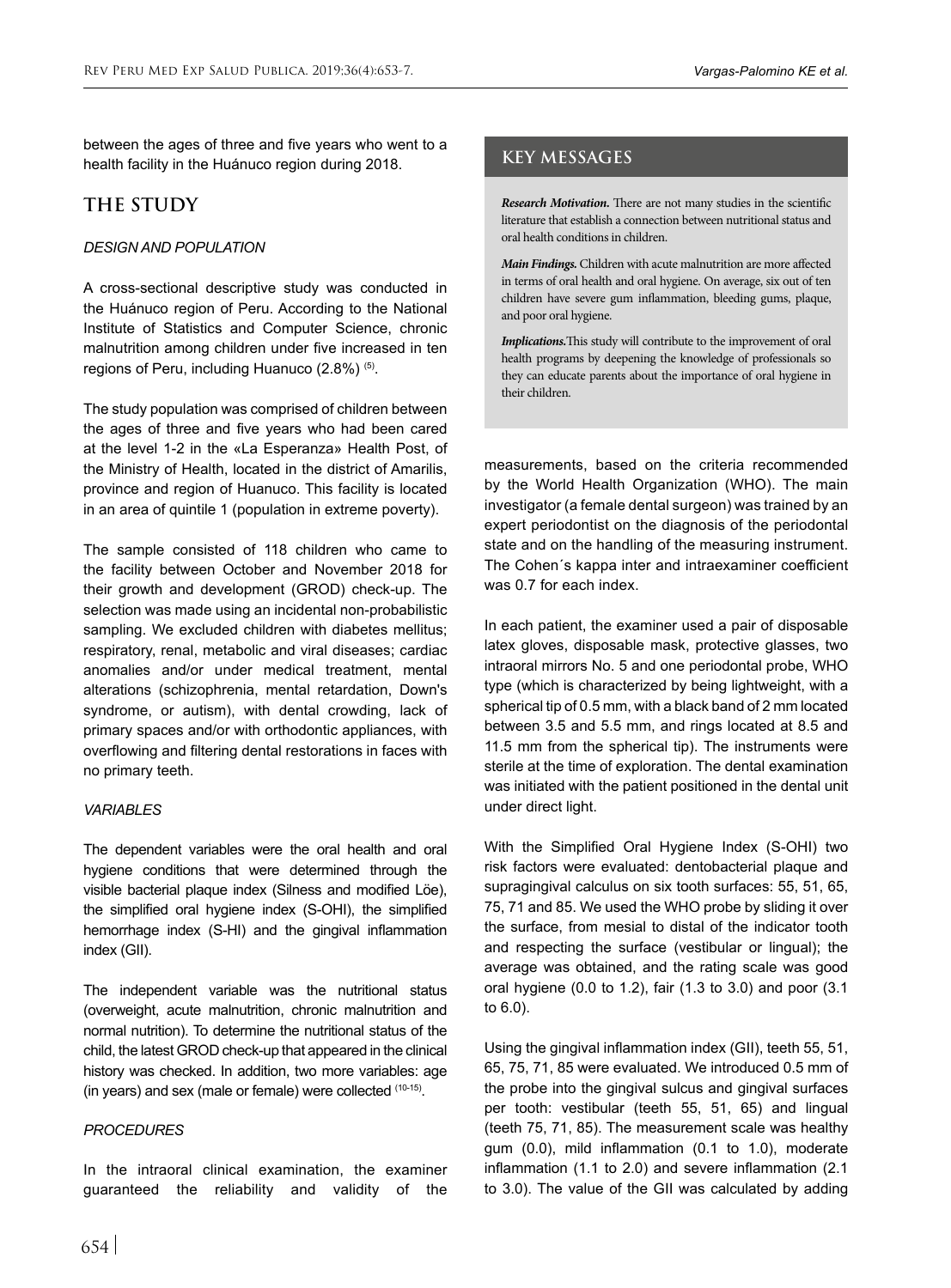gingival surfaces according to the scale and dividing the result by the total number of teeth; the average of these measurements was the GII for the whole mouth.

With the visible bacterial plaque index (Silness and modified Löe), the indicator teeth 51, 63, 84 and the last four molars present in each quadrant were evaluated. We observed the vestibular, lingual/palatinal, mesial and distal surfaces, and in the posterior teeth the occlusal surface was also evaluated. We used a score of 0=no plaque and 1=evidence of thick plaque, the one that is easily noticeable for being considerably thick, or if when applying air and/or gently passing a probe a thin plaque is evident. To calculate the percentage of plaque, we counted the number of surfaces with plaque (value of 1), multiplied it by 100 and divided it by the number of surfaces evaluated. The final categories were good oral hygiene (0% to 15%), fair (16% to 30%) and poor (>30%).

With the Simplified Hemorrhage Index (S-HI) the gingival hemorrhage in each tooth was evaluated by gently inserting the periodontal probe into the gingival sulcus. The chosen teeth were: 55, 61, 64, 75, 81 and 84. The probe was applied in four gingival areas per tooth: distal, vestibular, mesial and palatal/lingual. The codes used were: 0=no bleeding (didn´t bleed 10 seconds after application) and 1=presence of bleeding. The value of the gingival hemorrhage index was calculated by adding the values obtained and dividing the result by the total number of surfaces examined. Finally, the patient was in good periodontal health when the simplified bleeding rate was less than one.

### *STATISTICAL ANALYSIS*

The statistical program Stata, version 14.9, was used to analyze the data. In order to carry out the descriptive analysis, the frequencies and percentages of the study variables were determined. To verify the hypothesis, the exact Fisher test was used and a value of p <0.05 was considered statistically significant.

### *ETHICAL CONSIDERATIONS*

The work was approved by the Institutional Research Ethics Committee of Universidad Cientifica del Sur. The head of the Health Clinic "La Esperanza" authorized the implementation of the study. Informed written consent was requested from the children's parents or legal guardians.

# **RESULTS**

We evaluated 118 children, 35.6% of which were three years old, 30.5% four years old and 33.9% five years old. Moreover, 53.4% of the children were male and 46.6% were female. With regards to their nutritional status, acute malnutrition was the most frequent, at 47.5%, followed by chronic malnutrition, at 21.2%, and overweight, at 4.2%. In addition, regarding the conditions of oral health and oral hygiene, the most prevalent were severe gingival inflammation (53.4%), presence of gum bleeding (77.1%), presence of dentobacterial plaque (72.9%) and poor oral hygiene (52.4%) (Table 1).

Regarding the evaluation of the oral health and oral hygiene conditions according to the nutritional status, it was found that 60.3% of children with severe gingival inflammation, 61.5% of children affected by bleeding gums, 59.3% of children with dentobacterial plaque and 60.3% of children with poor oral hygiene also had

**Table 1.** Characteristics of oral health, oral hygiene, and nutritional status of children between three and five who visited the Health Clinic "La Esperanza," Huanuco, 2018

| <b>Characteristics</b>    | n=118 (%) |
|---------------------------|-----------|
| Age (years)               |           |
| 3                         | 42 (35.6) |
| $\overline{\mathbf{4}}$   | 36 (30.5) |
| 5                         | 40 (33.9) |
| Sex                       |           |
| Male                      | 63 (53.4) |
| Female                    | 55 (46.6) |
| <b>Nutritional status</b> |           |
| Normal                    | 32(27.1)  |
| Overweight                | 5 (4.2)   |
| Acute malnutrition        | 56 (47.5) |
| Chronic malnutrition      | 25 (21.2) |
| Gingival inflammation     |           |
| No inflammation           | 31(26.3)  |
| Mild                      | 16 (13.6) |
| Moderate                  | 8(6.8)    |
| Severe                    | 63 (53.4) |
| Bleeding gums             |           |
| Does have                 | 91(77.1)  |
| Doesn't have              | 27 (22.9) |
| Plaque                    |           |
| Does have                 | 86 (72.9) |
| Doesn't have              | 32(27.1)  |
| Oral hygiene              |           |
| Good                      | 31(26.3)  |
| Fair                      | 24 (20.3) |
| Poor                      | 63 (52.4) |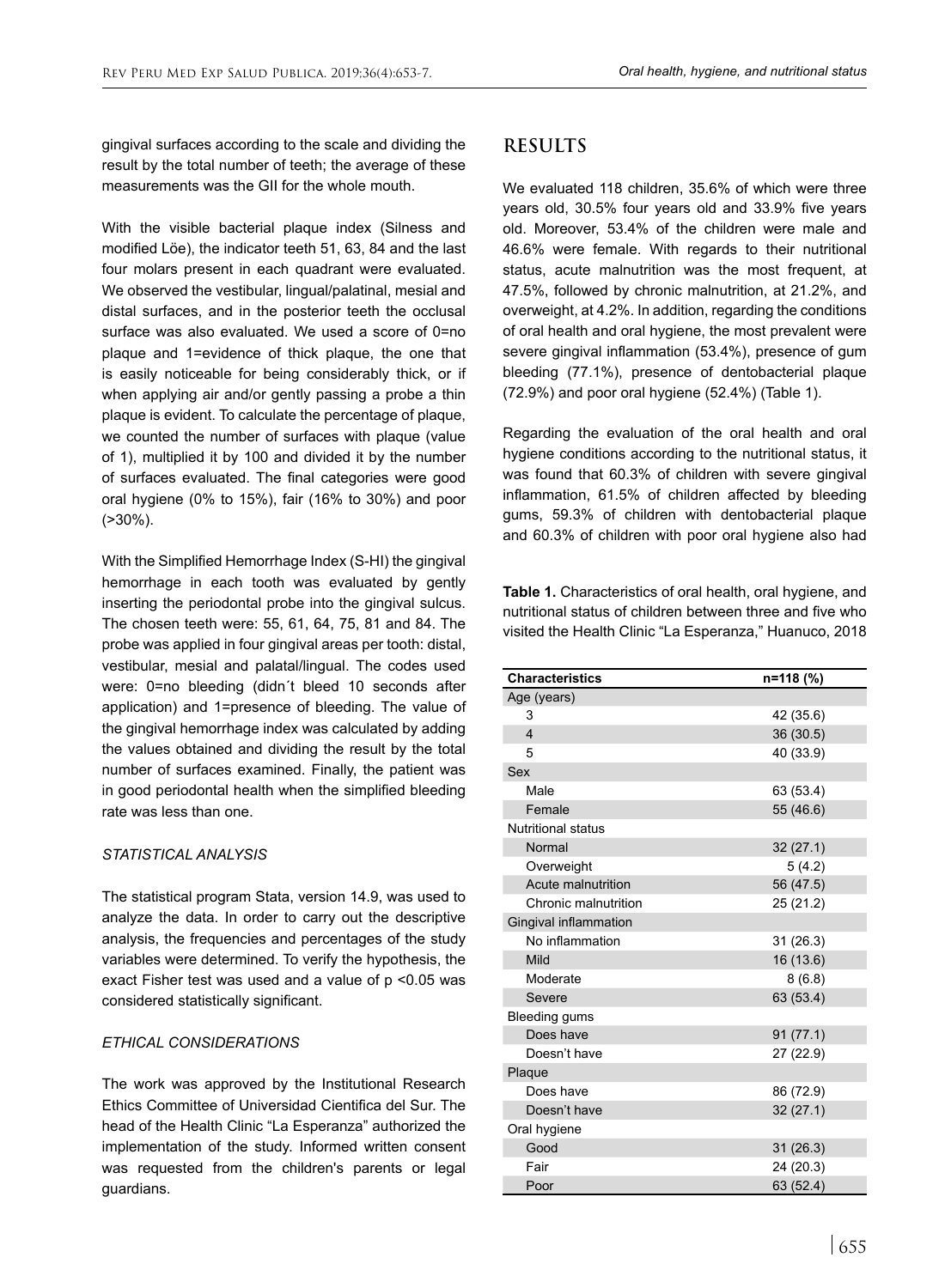|                       | <b>Nutritional status</b> |                     |                                |                                         |              |         |
|-----------------------|---------------------------|---------------------|--------------------------------|-----------------------------------------|--------------|---------|
| <b>Conditions</b>     | <b>Normal</b><br>n (%)    | Overweight<br>n (%) | Acute<br>malnutrition<br>n (%) | <b>Chronic</b><br>malnutrition<br>n (%) | <b>Total</b> | p value |
| Gingival inflammation |                           |                     |                                |                                         |              | < 0.001 |
| No inflammation       | 27(87.1)                  | 0(0.0)              | 4(12.9)                        | 0(0.0)                                  | 31           |         |
| <b>Mild</b>           | 3(18.8)                   | 3(18.8)             | 10(62.5)                       | 0(0.0)                                  | 16           |         |
| Moderate              | 2(25.0)                   | 1(12.5)             | 4(50.0)                        | 1(12.5)                                 | 8            |         |
| Severe                | 0(0.0)                    | 1(1.6)              | 38(60.3)                       | 24(38.1)                                | 63           |         |
| Bleeding gums         |                           |                     |                                |                                         |              | < 0.001 |
| Does have             | 5(5.5)                    | 5(5.5)              | 56 (61.5)                      | 25(27.5)                                | 91           |         |
| Doesn't have          | 27 (100.0)                | 0(0.0)              | 0(0.0)                         | 0(0.0)                                  | 27           |         |
| Plaque                |                           |                     |                                |                                         |              | < 0.001 |
| Does have             | 5(5.8)                    | 5(5.8)              | 51(59.3)                       | 25(29.1)                                | 86           |         |
| Doesn't have          | 27(84.4)                  | 0(0.0)              | 5(15.6)                        | 0(0.0)                                  | 32           |         |
| Oral hygiene          |                           |                     |                                |                                         |              | < 0.001 |
| Good                  | 27(87.1)                  | 0(0.0)              | 4(12.9)                        | 0(0.0)                                  | 31           |         |
| Fair                  | 5(20.8)                   | 4 (16.7)            | 14 (58.3)                      | 1(4.2)                                  | 24           |         |
| Poor                  | 0(0.0)                    | 1(1.6)              | 38 (60.3)                      | 24(38.1)                                | 63           |         |

**Table 2.** Oral health and oral hygiene conditions according to the nutritional status of children between three and five who visited the Health Clinic "La Esperanza," Huanuco, 2018.

\*Fisher's exact test.

acute malnutrition. Furthermore, a statistically significant association between oral health and hygiene conditions and nutritional status ( $p < 0.05$ ) was also established (Table 2).

# **DISCUSSION**

Acute malnutrition was the most common condition found among the evaluated children. Bacterial plaque was found in high percentages; in addition, there was a significant proportion of children with poor oral hygiene, gingival hemorrhage or bleeding of the gums, and severe gingival inflammation. We found that poor nutritional status, mainly acute malnutrition, is accompanied by poor oral health, probably as a result of poor habits and scarce resources of these patients.

In a study conducted in Africa by Baratti-Mayer et al. (11) a connection was established between acute necrotizing gingivitis and the nutritional status and oral hygiene practices of young children, which coincided with the results of the present study. In addition, Achmad et al. (12) found that underweight people were more likely to have mild gingivitis and concluded that there is a relationship between nutritional status and gingivitis and the severity of tooth decay. Another study carried out in Cusco, Peru (13) concluded that there is a relationship between nutritional status and dental cavities, a result similar to ours, probably because in both regions hygiene and eating habits are similar.

In assessing the nutritional and oral health status, Najeeb *et al.* (14) found an association between being overweight and the periodontal health of adolescents, where 98.4% of overweight patients had some type of periodontal changes, like bleeding (34.3%), calculus (38.8%), shallow pockets (22.9%), and deep pockets (2.3%), a similar result to the one found in this study.

In general, there is a history linking poor oral health with altered nutritional status (19,20). But there are other studies that find no association between these two conditions. Alphonce *et al.* (18) did not find any association between nutritional status and gingivitis in children ages three to five years, however, they did not assess the other nutritional conditions. Castaneda Alvarado (19) states that acute or chronic malnutrition is related to a bad oral health condition, measured through its various indicators such as gingival inflammation, gingival bleeding, poor oral hygiene and the presence of dentobacterial plaque.

Among the limitations, the small size of the sampling should be mentioned, given that it is considered that a bigger sampling could carry a higher statistical power to demonstrate the association between the main variables; another limitation is the lack of standardization of periodontal norms, guides and indices for children, given that even though there are many indices, most of them have been established for adults. Because of this, more studies should be conducted to substantiate the results obtained.